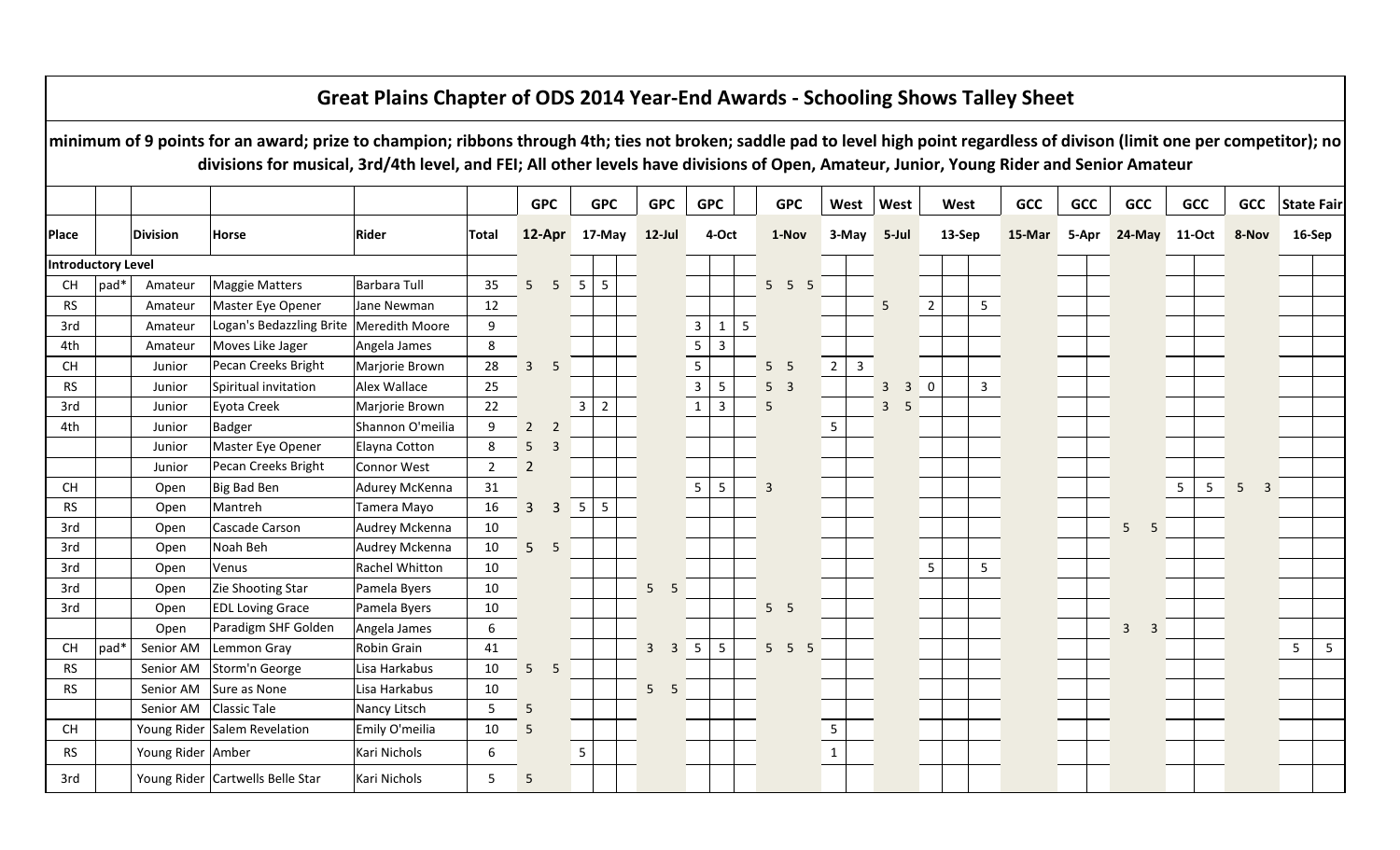|                       |                          |                              |                                  |                        |                | <b>GPC</b>          | <b>GPC</b>                             | <b>GPC</b>           |                | <b>GPC</b>   | <b>GPC</b>     |                 | West            | West           |    | West   |   | <b>GCC</b>     | <b>GCC</b>      |   | <b>GCC</b> | <b>GCC</b>     |   | <b>GCC</b>          | <b>State Fair</b> |  |
|-----------------------|--------------------------|------------------------------|----------------------------------|------------------------|----------------|---------------------|----------------------------------------|----------------------|----------------|--------------|----------------|-----------------|-----------------|----------------|----|--------|---|----------------|-----------------|---|------------|----------------|---|---------------------|-------------------|--|
| <b>Place</b>          |                          | <b>Division</b>              | <b>Horse</b>                     | Rider                  | Total          | 12-Apr              | 17-May                                 | $12$ -Jul            |                | 4-Oct        | 1-Nov          |                 | 3-May           | 5-Jul          |    | 13-Sep |   | 15-Mar         | 5-Apr           |   | 24-May     | 11-Oct         |   | 8-Nov               | 16-Sep            |  |
| <b>Training Level</b> |                          |                              |                                  |                        |                |                     |                                        |                      |                |              |                |                 |                 |                |    |        |   |                |                 |   |            |                |   |                     |                   |  |
| <b>CH</b>             |                          | Amateur                      | Storm'n George                   | Victoria Dammen        | 20             |                     |                                        | 5 <sup>7</sup><br>-5 |                |              | 5 <sub>5</sub> |                 |                 |                |    |        |   |                |                 |   |            |                |   |                     |                   |  |
| <b>RS</b>             |                          | Amateur                      | Dazzlemeister                    | Hailey Delay           | 18             | 5                   |                                        |                      |                |              | $\overline{3}$ |                 |                 |                |    |        |   |                |                 |   |            | $5\phantom{.}$ |   | 5                   |                   |  |
|                       |                          | Amateur                      | <b>Basil the Great</b>           | Marta Koenig           | $\mathbf{3}$   |                     |                                        |                      |                |              |                |                 |                 |                |    |        |   | $\overline{3}$ |                 |   |            |                |   |                     |                   |  |
| CH                    |                          | Junior                       | Top Bug Baber "Eclipse"          | Kayla Sherrill         | 25             | 5<br>5              |                                        |                      |                |              |                | $5\phantom{.0}$ | $5\phantom{.0}$ | 5              |    |        |   |                |                 |   |            |                |   |                     |                   |  |
| <b>RS</b>             |                          | Junior                       | Mosa's Wildcat                   | Carlotte Sams          | 15             |                     | $5\phantom{.0}$<br>5<br>$\overline{2}$ |                      |                |              |                |                 |                 |                |    |        |   |                |                 |   |            | $\mathbf{3}$   |   |                     |                   |  |
|                       |                          | Junior                       | Pecan Creeks Bright              | Kristen Acevedo        | 8              |                     | $\overline{3}$                         |                      |                |              |                |                 |                 | 5              |    |        |   |                |                 |   |            |                |   |                     |                   |  |
| <b>CH</b>             |                          |                              | Young Rider Cartwells Belle Star | Kari Nichols           | 33             | 5                   | $5\phantom{.}$                         |                      |                | 5            |                | $\mathbf{3}$    |                 | 5              |    | 5      |   |                |                 |   |            |                |   | 5                   |                   |  |
| <b>RS</b>             |                          |                              | Young Rider Salem Revelation     | Emily O'meilia         | 10             | 5                   |                                        |                      |                |              |                | $5\phantom{.}$  |                 |                |    |        |   |                |                 |   |            |                |   |                     |                   |  |
| CH                    | pad                      | Open                         | Rojo Diamanta                    | <b>Richal Flannery</b> | 50             | 5                   | $5\phantom{.}$                         |                      | $\sqrt{5}$     | 5            | 5 <sub>5</sub> |                 |                 |                |    |        |   |                |                 |   |            | $\overline{5}$ | 5 | 5                   |                   |  |
| <b>RS</b>             |                          | Open                         | Spiritual invitation             | Victor Glunt           | 35             |                     |                                        |                      | $\overline{5}$ | $\mathbf{3}$ | 3 <sup>2</sup> |                 |                 | $\overline{3}$ | 5  | 5      | 5 |                |                 |   |            |                |   | $\overline{2}$<br>2 |                   |  |
| 3rd                   |                          | Open                         | <b>Gallant Prince Von G</b>      | Patti Couch            | 31             |                     |                                        |                      |                |              |                |                 |                 |                |    |        |   | 5<br>5         | $5\overline{)}$ | 5 | -5         |                |   | $\overline{3}$<br>3 |                   |  |
| 4th                   |                          | Open                         | Master Eye Opener                | <b>Rachel Whitton</b>  | 18             | 5<br>$\overline{3}$ |                                        |                      |                |              |                |                 |                 | 5              | -5 |        |   |                |                 |   |            |                |   |                     |                   |  |
|                       |                          | Open                         | Frasier                          | Marilyn Bassett        | 13             | 5                   | $5\phantom{.}$<br>$\overline{3}$       |                      |                |              |                |                 |                 |                |    |        |   |                |                 |   |            |                |   |                     |                   |  |
|                       |                          | Open                         | Destiney                         | Audrey Mckenna         | $\overline{3}$ |                     |                                        |                      |                |              |                |                 |                 |                |    |        |   |                | $\overline{3}$  |   |            |                |   |                     |                   |  |
|                       |                          | Open                         | Finian                           | Anthea Kin             | 5              | 5                   |                                        |                      |                |              |                |                 |                 |                |    |        |   |                |                 |   |            |                |   |                     |                   |  |
|                       |                          | Open                         | Genna                            | <b>Richal Flannery</b> | $\overline{2}$ | $\overline{2}$      |                                        |                      |                |              |                |                 |                 |                |    |        |   |                |                 |   |            |                |   |                     |                   |  |
|                       |                          | Open                         | Mantreh                          | Tamera Mayo            | $\overline{3}$ |                     |                                        |                      |                |              | $\overline{3}$ |                 |                 |                |    |        |   |                |                 |   |            |                |   |                     |                   |  |
|                       |                          | Open                         | Sundance                         | Audrey Mckenna         | $\overline{3}$ | $\overline{3}$      |                                        |                      |                |              |                |                 |                 |                |    |        |   |                |                 |   |            |                |   |                     |                   |  |
|                       |                          | Open                         | Zie Rainmaker "River"            | Katie Edsall           | $\mathbf{1}$   | 1                   |                                        |                      |                |              |                |                 |                 |                |    |        |   |                |                 |   |            |                |   |                     |                   |  |
|                       |                          |                              |                                  |                        |                |                     |                                        |                      |                |              |                |                 |                 |                |    |        |   |                |                 |   |            |                |   |                     |                   |  |
|                       | <b>Musical Freestyle</b> |                              |                                  |                        |                |                     |                                        |                      |                |              |                |                 |                 |                |    |        |   |                |                 |   |            |                |   |                     |                   |  |
| Ch                    |                          | pad   no divisions Clair NAF |                                  | Tamera Mayo            | 10             | 5                   |                                        |                      |                |              | 5              |                 |                 |                |    |        |   |                |                 |   |            |                |   |                     |                   |  |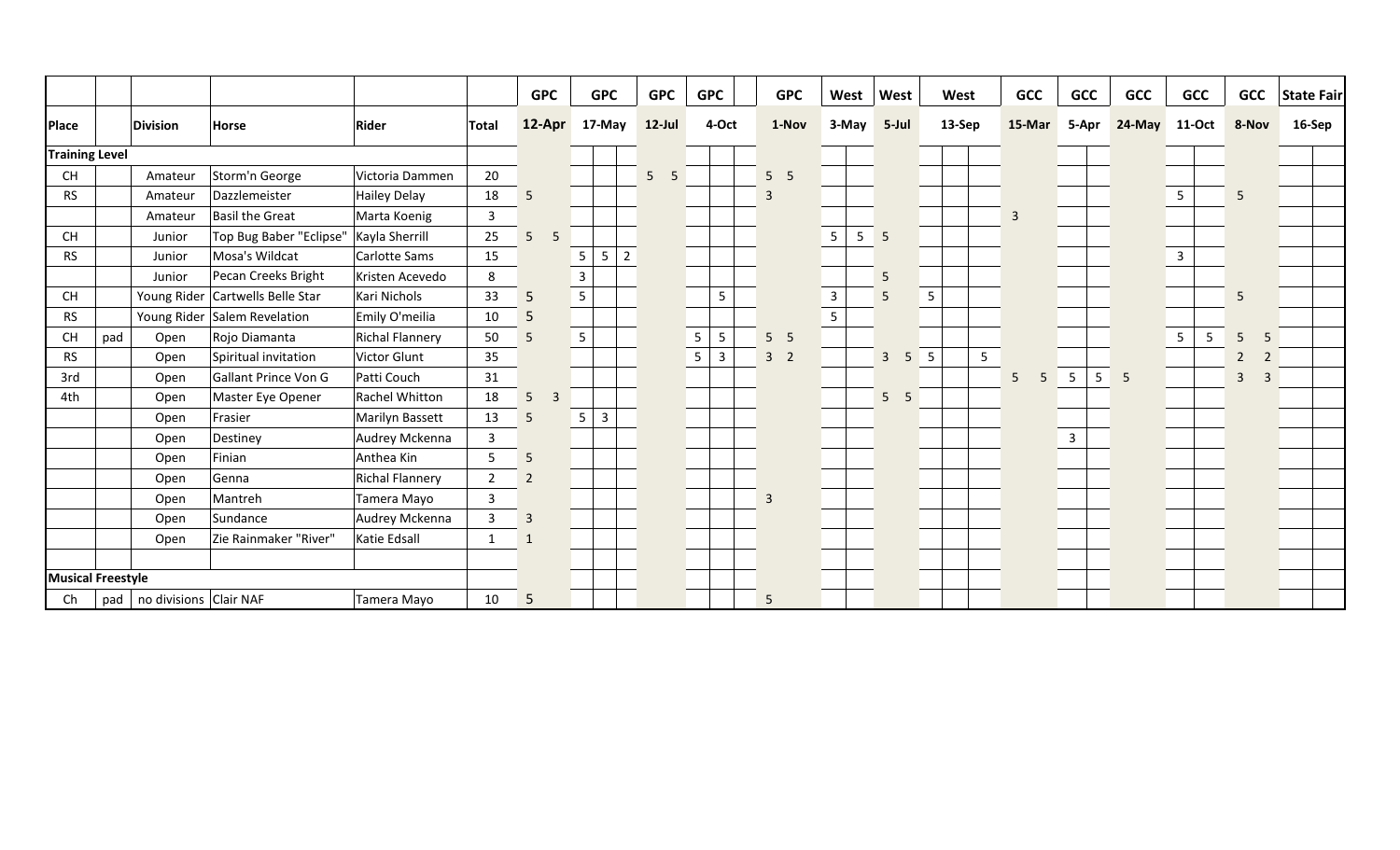|                                          |     |             |                               |                        |                 | <b>GPC</b>          | <b>GPC</b>           | <b>GPC</b>            | <b>GPC</b> |                | <b>GPC</b>      | West            | West           |   | West   | <b>GCC</b>          | <b>GCC</b>      | <b>GCC</b>      |                 | <b>GCC</b>      | <b>GCC</b>          | <b>State Fair</b> |
|------------------------------------------|-----|-------------|-------------------------------|------------------------|-----------------|---------------------|----------------------|-----------------------|------------|----------------|-----------------|-----------------|----------------|---|--------|---------------------|-----------------|-----------------|-----------------|-----------------|---------------------|-------------------|
| <b>Place</b>                             |     | Division    | Horse                         | Rider                  | Total           |                     | 12-Apr 17-May        | $12$ -Jul             |            | 4-Oct          | 1-Nov           | 3-May           | 5-Jul          |   | 13-Sep | 15-Mar              | 5-Apr           | 24-May          |                 | 11-Oct          | 8-Nov               | 16-Sep            |
| <b>First Level</b>                       |     |             |                               |                        |                 |                     |                      |                       |            |                |                 |                 |                |   |        |                     |                 |                 |                 |                 |                     |                   |
| <b>CH</b>                                | pad | Amateur     | Dazzlemeister                 | Hailey Delay           | 56              | 5 <sup>1</sup><br>5 |                      | 5 <sub>5</sub>        |            |                | 3 <sup>3</sup>  |                 |                |   |        |                     | $5\phantom{.0}$ | 5 <sup>5</sup>  | $5\overline{5}$ | $5\phantom{.0}$ | 5 <sup>5</sup><br>5 |                   |
| <b>RS</b>                                |     | Amateur     | Lust in the Wind              | <b>Holly Luke</b>      | 10              |                     |                      |                       |            |                | 5 <sub>5</sub>  |                 |                |   |        |                     |                 |                 |                 |                 |                     |                   |
| CH                                       |     | Junior      | Cartwells Belle Star          | Kari Nichols           | 32              |                     | $\overline{2}$       |                       |            | 5              | $5\quad 5$<br>3 |                 | $\overline{2}$ | 5 |        |                     |                 |                 |                 |                 | 5                   |                   |
| <b>RS</b>                                |     | Junior      | Pecan Creeks Bright           | Kristen Acevedo        | 18              |                     | $5\overline{)}$      |                       |            | $\overline{3}$ |                 | $5\phantom{.0}$ | $\overline{5}$ |   |        |                     |                 |                 |                 |                 |                     |                   |
|                                          |     | Junior      | Mosa's Wildcat                | Carlotte Sams          | 5               |                     |                      |                       |            |                |                 |                 |                |   |        |                     |                 |                 |                 | $5\phantom{.0}$ |                     |                   |
| $\mathsf{CH}% \left( \mathcal{M}\right)$ |     | Young Rider | Skip Along Callie             | Sierra Phipps          | 30              | 5 <sup>5</sup><br>5 | $5\phantom{.0}$<br>5 | 5                     |            |                | 5               |                 |                |   |        |                     |                 |                 |                 |                 |                     |                   |
| $\mathsf{CH}% \left( \mathcal{M}\right)$ |     | Open        | Jurgen fan Bluffview          | Marilyn Bassett        | 30 <sup>°</sup> |                     |                      |                       |            |                |                 |                 |                |   |        | 5 <sup>1</sup><br>5 | $\overline{5}$  | $5\overline{)}$ |                 | 5 <sup>5</sup>  | 5                   |                   |
| <b>RS</b>                                |     | Open        | Michelle's Mojo Man           | Audrey Mckenna         | 18              |                     | $\overline{3}$<br>5  |                       |            |                |                 |                 |                |   |        |                     |                 | $5\phantom{.}$  | 5               |                 |                     |                   |
| 3rd                                      |     | Open        | Genna                         | Marilyn Bassett        | 15              |                     |                      | 5 <sup>7</sup><br>- 5 |            |                | 5               |                 |                |   |        |                     |                 |                 |                 |                 |                     |                   |
| 4th                                      |     | Open        | Comet                         | Cheryl West            | 13              |                     | $\overline{3}$       |                       |            |                |                 | $5\overline{)}$ | 5              |   |        |                     |                 |                 |                 |                 |                     |                   |
|                                          |     | Open        | Dolce Vita                    | Audrey Mckenna         | 10              |                     |                      |                       |            |                |                 |                 |                |   |        |                     | $5\phantom{.0}$ | 5               |                 |                 |                     |                   |
|                                          |     | Open        | Genna                         | <b>Richal Flannery</b> | 10              | $5\overline{)}$     | $5\phantom{.0}$      |                       |            |                |                 |                 |                |   |        |                     |                 |                 |                 |                 |                     |                   |
|                                          |     | Open        | Pecan Creeks Bright           | Marilyn Bassett        | 10              |                     |                      |                       |            |                |                 | $5\overline{)}$ | $\overline{5}$ |   |        |                     |                 |                 |                 |                 |                     |                   |
|                                          |     | Open        | Clair NAF                     | Tamera Mayo            | $\overline{5}$  | 5                   |                      |                       |            |                |                 |                 |                |   |        |                     |                 |                 |                 |                 |                     |                   |
|                                          |     | Open        | Destiney                      | Audrey Mckenna         | $5\phantom{.0}$ |                     |                      |                       |            |                |                 |                 |                |   |        |                     | $5\phantom{.0}$ |                 |                 |                 |                     |                   |
|                                          |     | Open        | Frasier                       | Marilyn Bassett        | $\overline{3}$  |                     | $\overline{3}$       |                       |            |                |                 |                 |                |   |        |                     |                 |                 |                 |                 |                     |                   |
|                                          |     | Open        | Rojo Diamanta                 | <b>Richal Flannery</b> | 5               |                     |                      |                       |            |                |                 |                 |                |   |        |                     |                 |                 |                 | 5               |                     |                   |
|                                          |     | Open        | Vashti                        | Kristin Knutson        | 5               |                     | $5\phantom{.}$       |                       |            |                |                 |                 |                |   |        |                     |                 |                 |                 |                 |                     |                   |
|                                          |     |             |                               |                        |                 |                     |                      |                       |            |                |                 |                 |                |   |        |                     |                 |                 |                 |                 |                     |                   |
| <b>Second Level</b>                      |     |             |                               |                        |                 |                     |                      |                       |            |                |                 |                 |                |   |        |                     |                 |                 |                 |                 |                     |                   |
| <b>CH</b>                                | pad | Senior AM   | <b>Rock Chalk</b>             | Nancy Litsch           | 10              |                     |                      |                       |            |                | 5 <sub>5</sub>  |                 |                |   |        |                     |                 |                 |                 |                 |                     |                   |
| CH                                       | pad |             | Young Rider Skip Along Callie | Sierra Phipps          | 10              |                     |                      | 5                     |            |                | 5               |                 |                |   |        |                     |                 |                 |                 |                 |                     |                   |
|                                          |     | Amateur     | Call Me Callahan              | Kim Mckenzie           | 5               | 5                   |                      |                       |            |                |                 |                 |                |   |        |                     |                 |                 |                 |                 |                     |                   |
|                                          |     | Open        | Clair NAF                     | Tamera Mayo            | 5               |                     |                      |                       |            |                | 5               |                 |                |   |        |                     |                 |                 |                 |                 |                     |                   |
|                                          |     | Open        | Comet                         | Cheryl West            | 5               |                     |                      | 5                     |            |                |                 |                 |                |   |        |                     |                 |                 |                 |                 |                     |                   |
|                                          |     |             |                               |                        |                 |                     |                      |                       |            |                |                 |                 |                |   |        |                     |                 |                 |                 |                 |                     |                   |
|                                          |     |             |                               |                        |                 |                     |                      |                       |            |                |                 |                 |                |   |        |                     |                 |                 |                 |                 |                     |                   |
|                                          |     |             |                               |                        |                 |                     |                      |                       |            |                |                 |                 |                |   |        |                     |                 |                 |                 |                 |                     |                   |